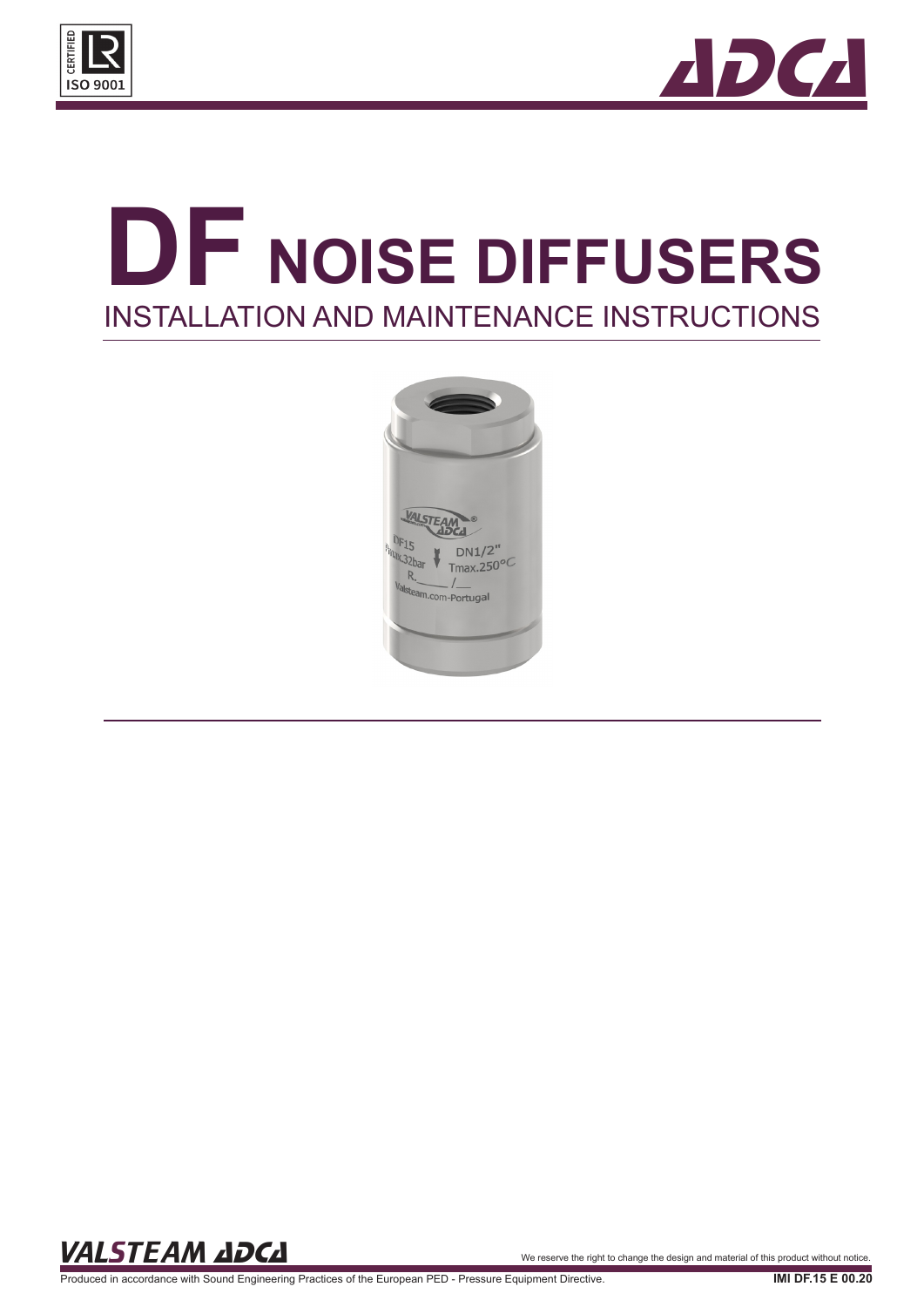



### **GENERAL INFORMATION**

- These instructions must be carefully read before performing any work involving VALSTEAM ADCA products. Failure to observe these instructions may result in hazardous situations.
- These instructions describe the entire life cycle of the product. Keep them in a location that is accessible to every user and make these instructions available to every new owner of the product.
- Current regional and plant safety regulations must be considered and followed during installation, operation, and maintenance work.
- The images shown in these instructions are for illustration purposes only.
- For the problems that cannot be solved with the help of these instructions, please contact VALSTEAM ADCA or its representative.

#### **VALSTEAM ADCA ENGINEERING S.A**

Zona Ind.da Guia Pav.14 - Brejo 3105-467 Guia, Pombal PORTUGAL quality@valsteam.com

We reserve the right to change the design and material of this product without notice.

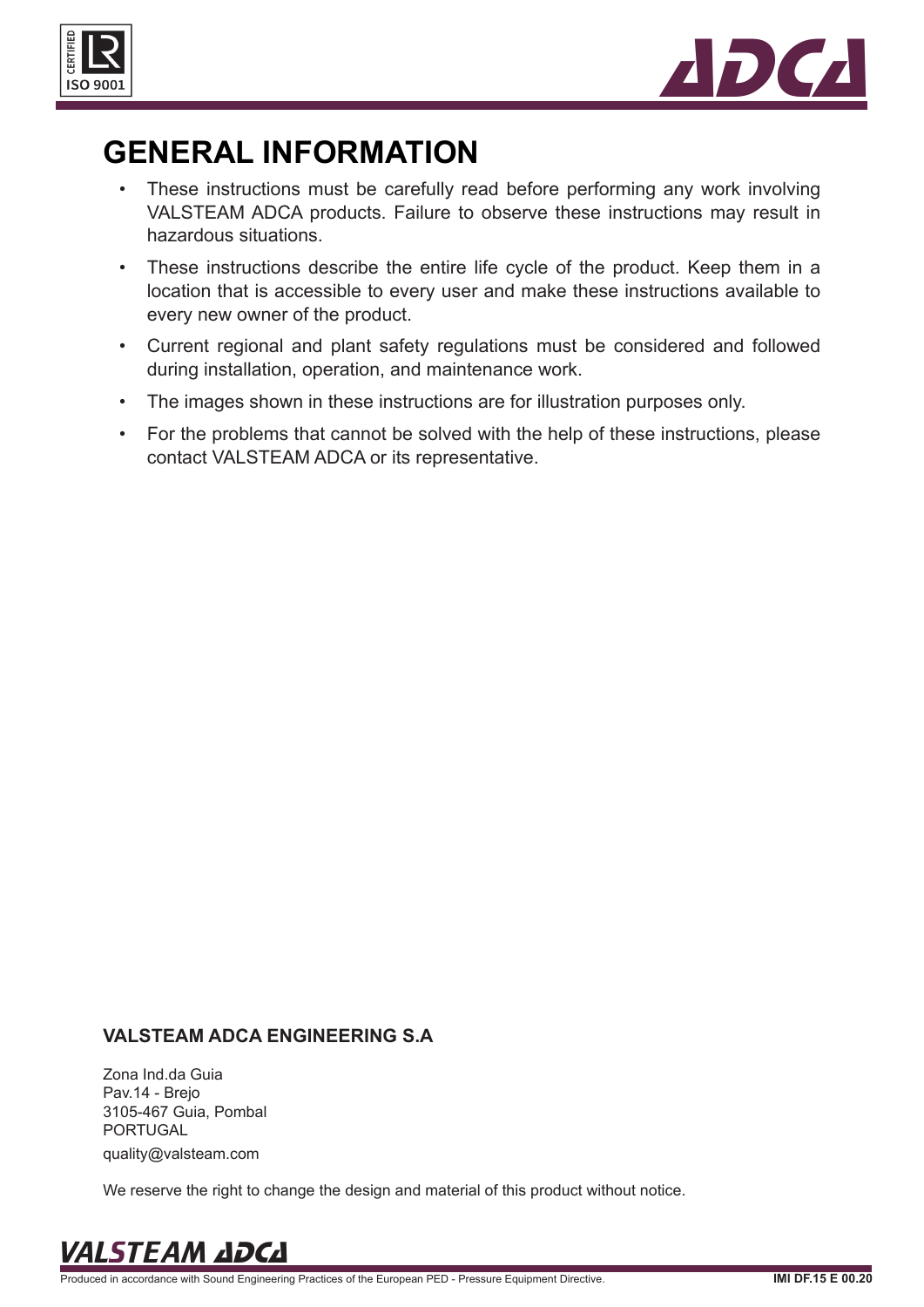



### **CONTENT**

| <b>1. SAFETY INFORMATION</b>        | 4          |
|-------------------------------------|------------|
| 1.1. Explanation of symbols         | 4          |
| 1.2. Intended use                   | 4          |
| 1.3. Qualification of personnel     | $\sqrt{5}$ |
| 1.4. Personal protective equipment  | 5          |
| 1.5. The system                     | 5          |
| 1.6. ATEX                           | 6          |
| 1.7. General safety notes           | 6          |
| <b>2. PRODUCT INFORMATION</b>       | 8          |
| 2.1. Principle of operation         | 8          |
| 2.2. Certification                  | 8          |
| 2.3. Product identification         | 9          |
| 2.4. Technical data                 | 9          |
| 3. TRANSPORT, STORAGE AND PACKAGING | 9          |
| <b>4. INSTALLATION</b>              | 11         |
| 4.1. Preparation for installation   | 11         |
| 4.2. Installation procedure         | 12         |
| 5. START-UP                         | 13         |
| 5.1. Preparation for start-up       | 13         |
| 5.2. Start-up procedure             | 14         |
| <b>6. OPERATION</b>                 | 14         |
| 7. SHUTDOWN                         | 14         |
| 7.1. Shutdown procedure             | 14         |
|                                     |            |
| 8. PARTS LIST                       | 15         |
| 9. MAINTENANCE                      | 15         |
| 10. DISPOSAL                        | 15         |
| <b>11. RETURNING PRODUCTS</b>       | 16         |

VALSTEAM ADCA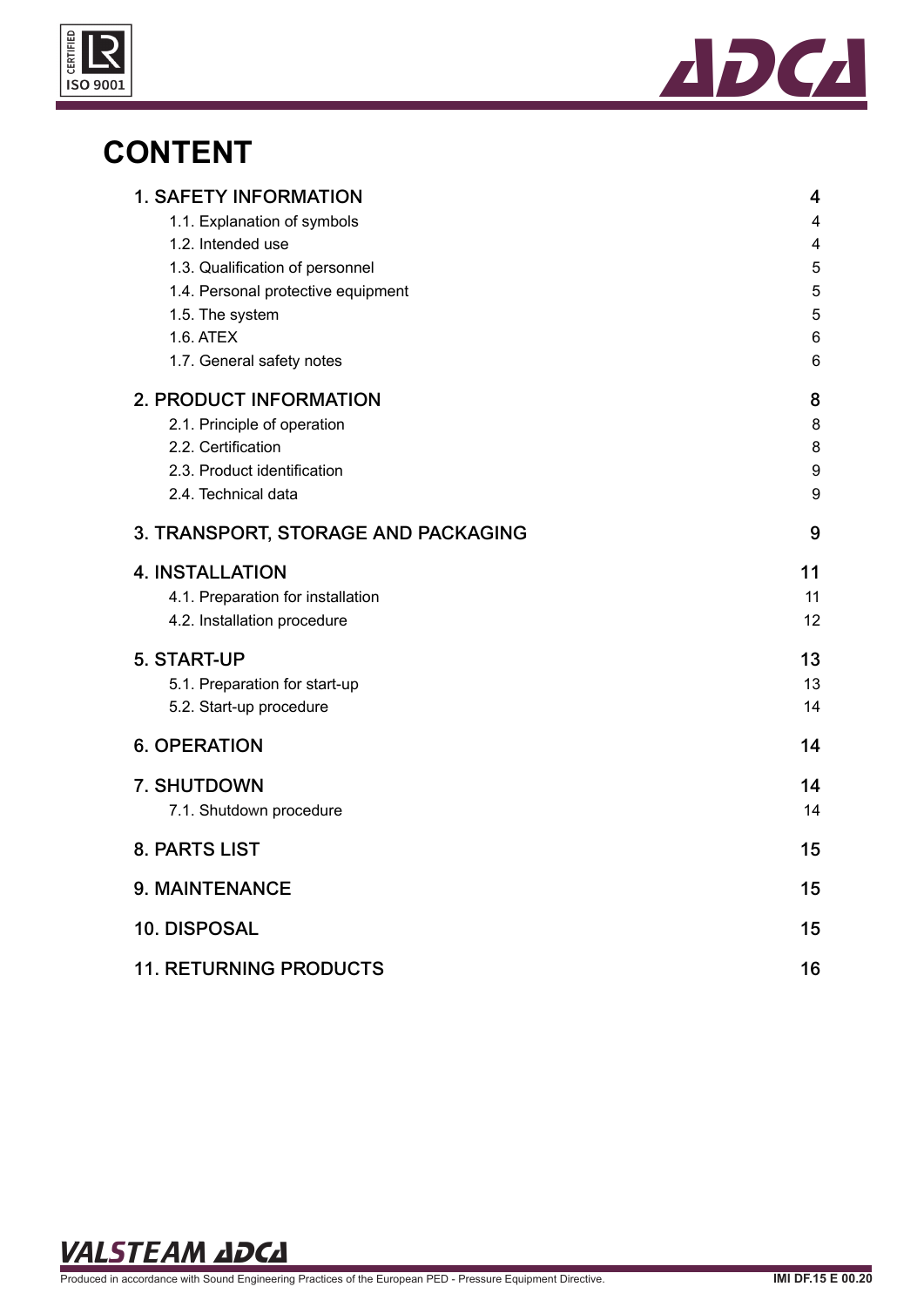<span id="page-3-0"></span>



### **1. SAFETY INFORMATION**

### **1.1. Explanation of symbols**

#### **DANGER**

Hazardous situation which, if not avoided by applying the correct preventive measures, will result in fatal or serious injury and/or considerable damage to property.



#### **WARNING**

Hazardous situation which, if not avoided by applying the correct preventive measures, could result in fatal or serious injury and/or considerable damage to property.



#### **CAUTION**

Hazardous situation which, if not avoided by applying the correct preventive measures, could result in moderately severe or minor injury.



#### **NOTICE**

Situation which, if not avoided, can result in property damage or product malfunction.



#### **NOTE**

Indicates additional information, tips and recommendations.

### **1.2. Intended use**

Refer to the markings on the device, such as nameplate and laser markings, Information Sheet (IS) and these Installation and Maintenance Instructions (IMI) to check that the product was designed for the intended use and meets the specifications used for sizing and selection. This includes checking application, material suitability, process medium, pressure and temperature as well as their respective limiting values.

VALSTEAM ADCA does not assume any responsibility for damage resulting from inappropriate use of the product, damage caused by external stresses or any other external factors. Correct installation of the product is the full responsibility of the contractor.

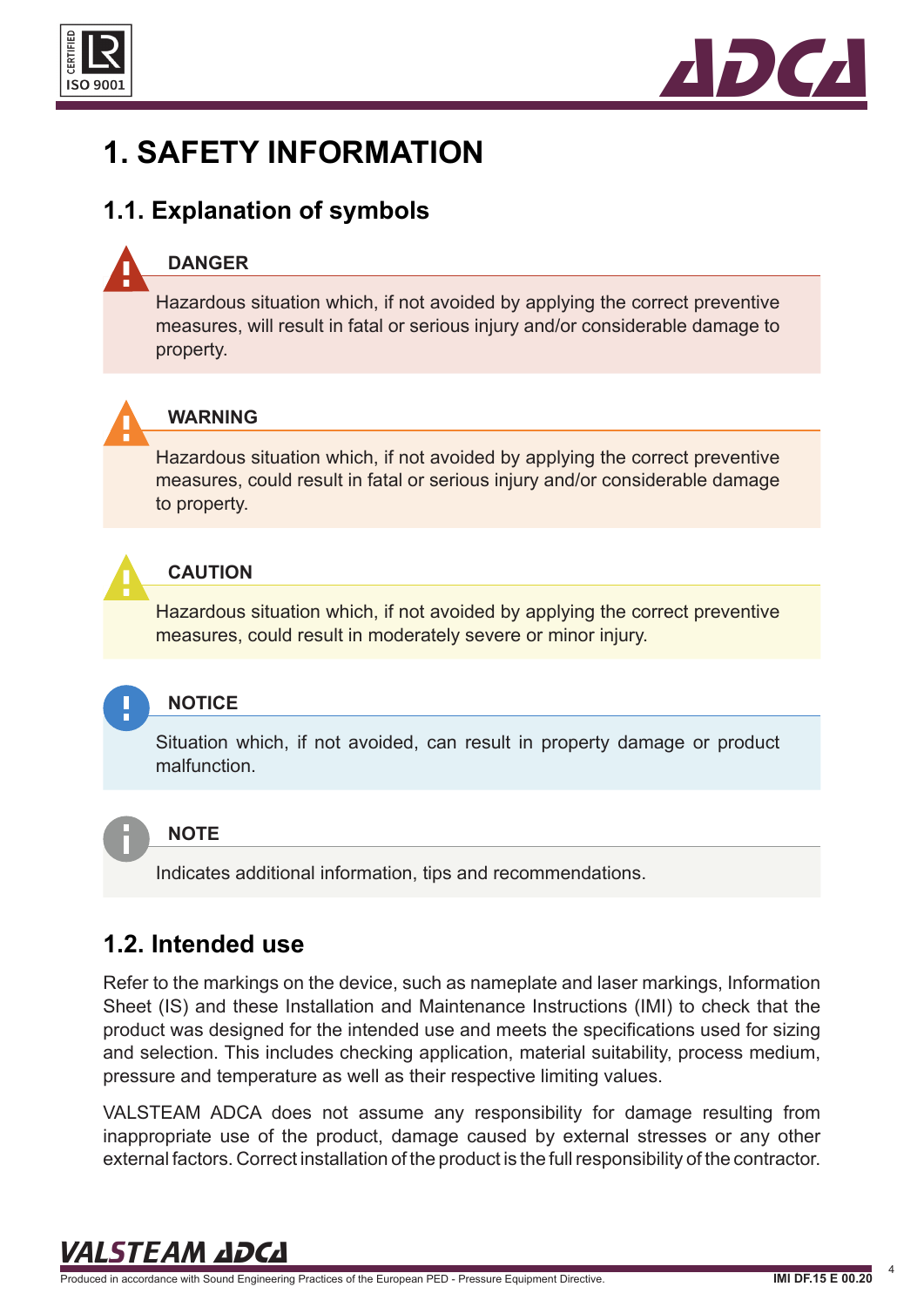<span id="page-4-0"></span>



Inappropriate use of the product is any use other than the one described in this chapter. Inappropriate use also includes:

- Use of spare parts which are not genuine;
- Performance of maintenance work not described in these instructions;
- Use outside the limits defined by the accessories connected to the product.
- Unauthorized modifications to the product.

If the product is to be used for an application or with a fluid other than the one it was designed for, contact VALSTEAM ADCA.

### **1.3. Qualification of personnel**

Handling, installation, operation and maintenance work must be carried out by fully trained and qualified personnel, capable of judging the work which they are assigned to perform and recognizing potentially hazardous situations. They should be trained to properly use this product according to these Installation and Maintenance Instructions.

Where a formal "Permits to Work" system is implemented in the plant it must be complied with.

### **1.4. Personal protective equipment**

Personal protective equipment should always be worn during work in order to protect against hazards posed by e.g. the process medium, dangerous temperatures, noise, falling or projected objects, working at height. These equipment includes a helmet, safety glasses, safety harness, protective clothes, safety shoes, hearing protection, etc.



#### **NOTE**

Always assess whether you or others in your vicinity require any protective equipment. When in doubt check with the plant's health & safety responsible personnel for details on required protective equipment.

### **1.5. The system**

The complete system should be assessed as well as every action (e.g. closing of shutoff valves, disconnection of the power supply) to ensure this will not bring additional risk to personnel or property.

Dangerous actions that can result in a hazardous situation include isolation of protective devices such as safety valve, vents, vacuum relief valves, disconnection of electric safety devices, sensors and alarms.

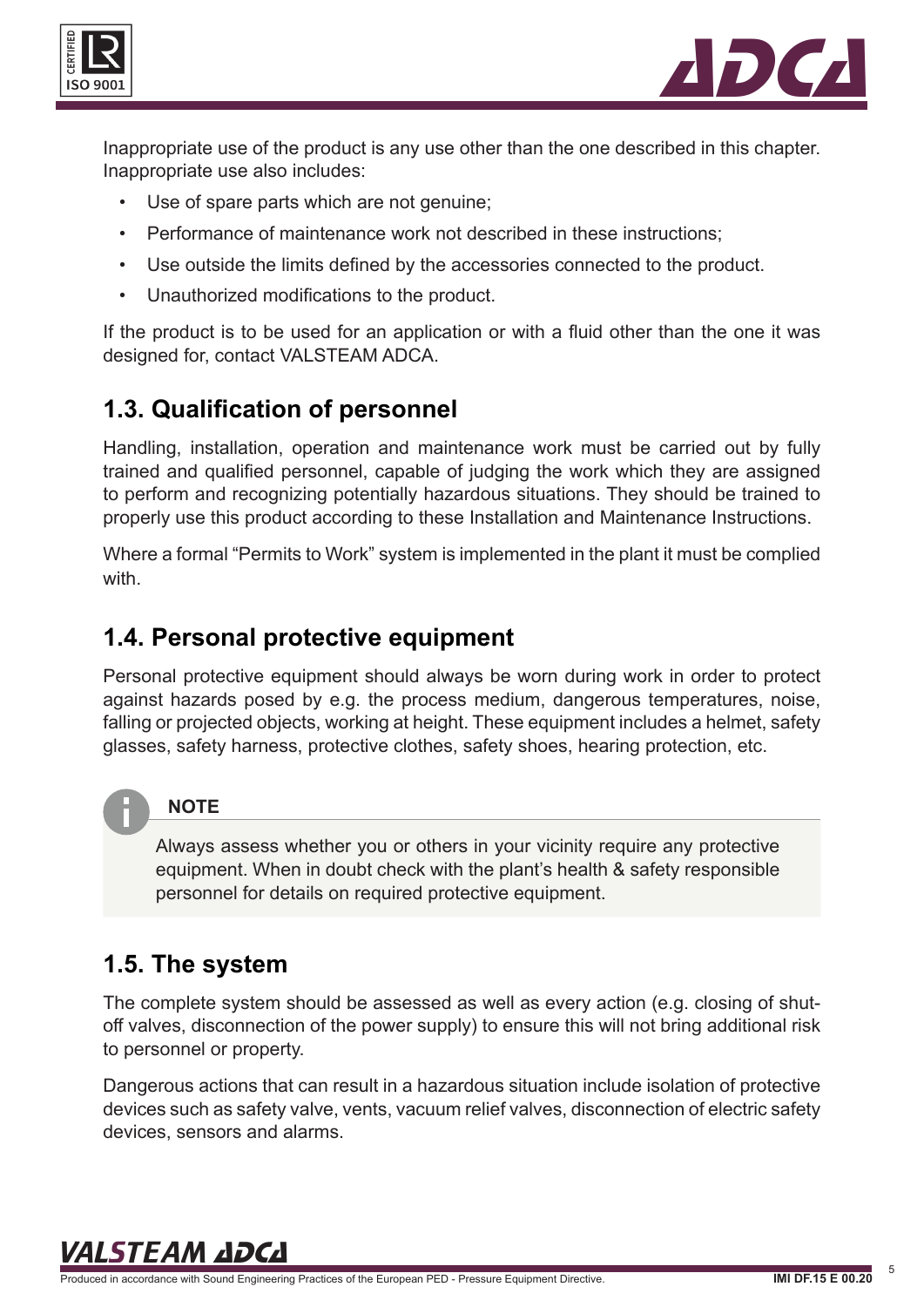<span id="page-5-0"></span>



### **1.6. ATEX**

If the product is in the scope of the ATEX 2014/34/EU directive and as such bears the Ex marking, consult its specific Additional Instructions for use in Potentially Explosive Areas (IMI EX). In such cases, handling, installation, operation and maintenance work must only be performed by personnel qualified and authorized to work in potentially explosive areas.

### **1.7. General safety notes**

#### **DANGER**

#### **RISK OF BURSTING IN PRESSURE EQUIPMENT**

Valves, ancillaries and pipelines are pressure equipment. Working above their operating limits or improper opening can lead to component bursting.

- Observe the maximum operating limits of the product and check if they are lower than those of the system in which it is being installed. Check the product Information Sheet (IS).
- Install a safety device.
- Before starting any work on the product, depressurize it and cool or heat it up to ambient temperature. This also applies to the line in which it is fitted.
- Drain the process medium from the product and all the relevant plant sections.



#### **WARNING**

#### **RISK OF BURNS**

Depending on the operating conditions, products and pipelines may get very hot or cold and cause burn injuries.

- Do not touch the product while it is hot or cold, allowing it firstly to cool down or heat up.
- Wear protective clothing and safety gloves during working operation.
- Thermally insulate tubes and product's as a preventive measure.

#### **RISK OF INJURY CAUSED BY FLUID ATTACK ON PRODUCTS MATERIALS**

The product must only be used with mediums that do not attack the materials of the product (body, gaskets, seals). Otherwise, leaks may occur, and hot and/or hazardous fluid can escape.

- Do not use the product with mediums other than the ones it was designed for. Check section 1.2 - Intended Use.
- Prevent medium contamination.

### VALSTEAM ADCA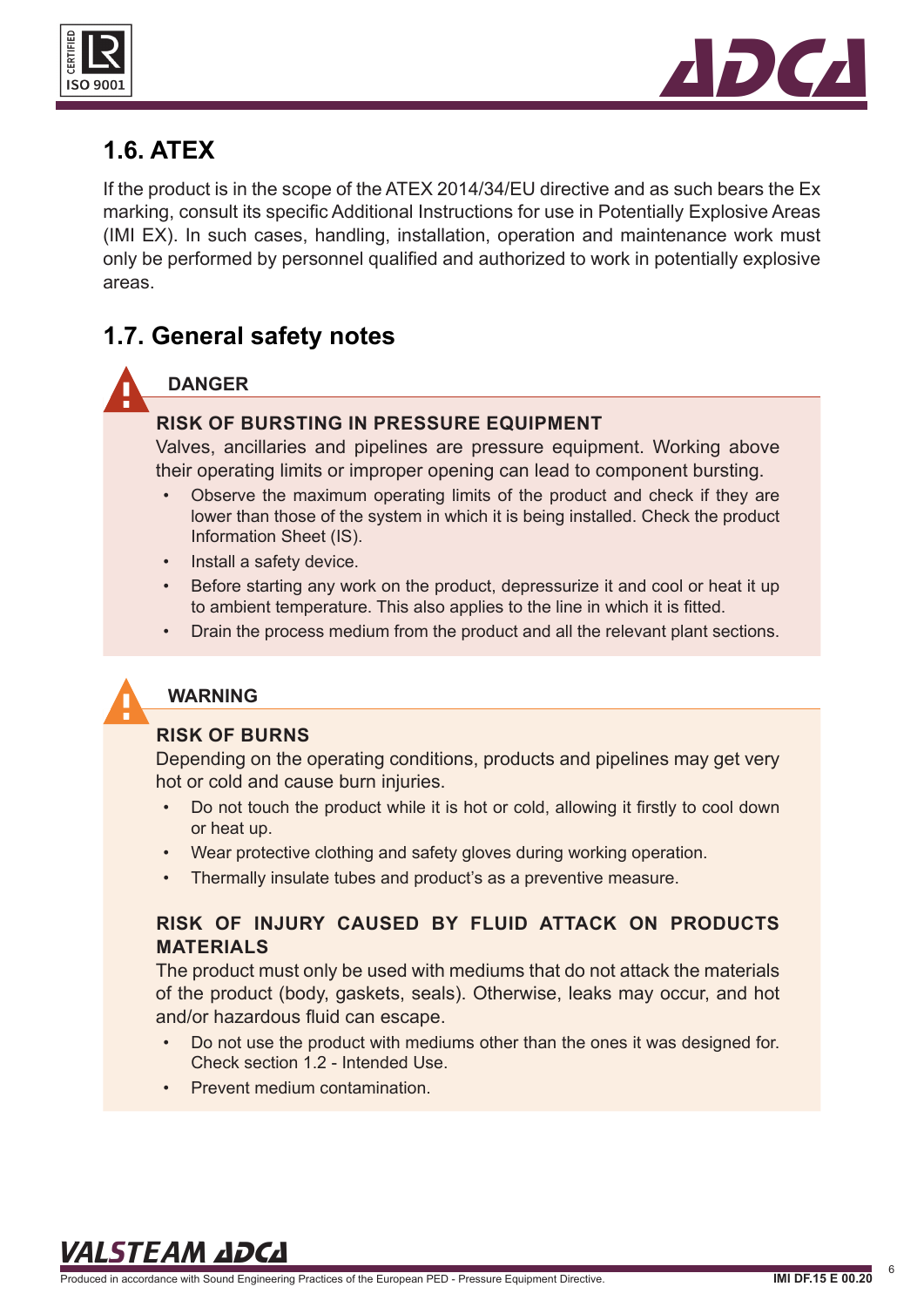



#### **WARNING**

#### **RISK OF INJURY CAUSED BY UNDER TIGHTENED PRODUCT OR ITS COMPONENTS**

Excessively low tightening torques may cause medium to escape or and/or components to be projected at high speed which may result in a hazardous situation depending on the medium, chemical properties and/or its operating conditions.

- Do not loosen any screw while the equipment is pressurized.
- Observe the specified tightening torques on these Installation and Maintenance Instructions. If the relevant torque value is not mentioned contact VALSTEAM ADCA.

#### **RISK OF HEARING LOSS**

Depending on the operating conditions, the product may generate loud noises.

Wear hearing protection when in the vicinity of the product.

#### **RISK OF INJURY AS A RESULT OF ILLEGIBLE INFORMATION**

Important information written in the product nameplate, markings and warning signs may wear overtime or get illegible due to e.g. dirt accumulation, resulting in hazardous situations and personal injury or property damage.

• Keep nameplates, markings and warning signs in a legible state, replacing when illegible, missing or damaged.



#### **CAUTION**

#### **RISK OF INJURY DUE TO RESIDUAL PROCESS MEDIUM**

Direct contact with dangerous process medium may lead to personal injury, e.g. smoke inhalation and chemical burns.

- Drain the process medium from the product and all the relevant plant sections.
- Wear protective clothing, safety gloves, mask, and eye protection.

#### **RISK OF INJURY DUE TO IMPROPER HANDLING**

Manual handling (e.g. lifting, carrying, pushing, pulling) of large and/or heavy products may result in personal injury.

- Assess the risk associated with the handling task.
- Use adequate handling methods and appropriate auxiliary handling equipment.

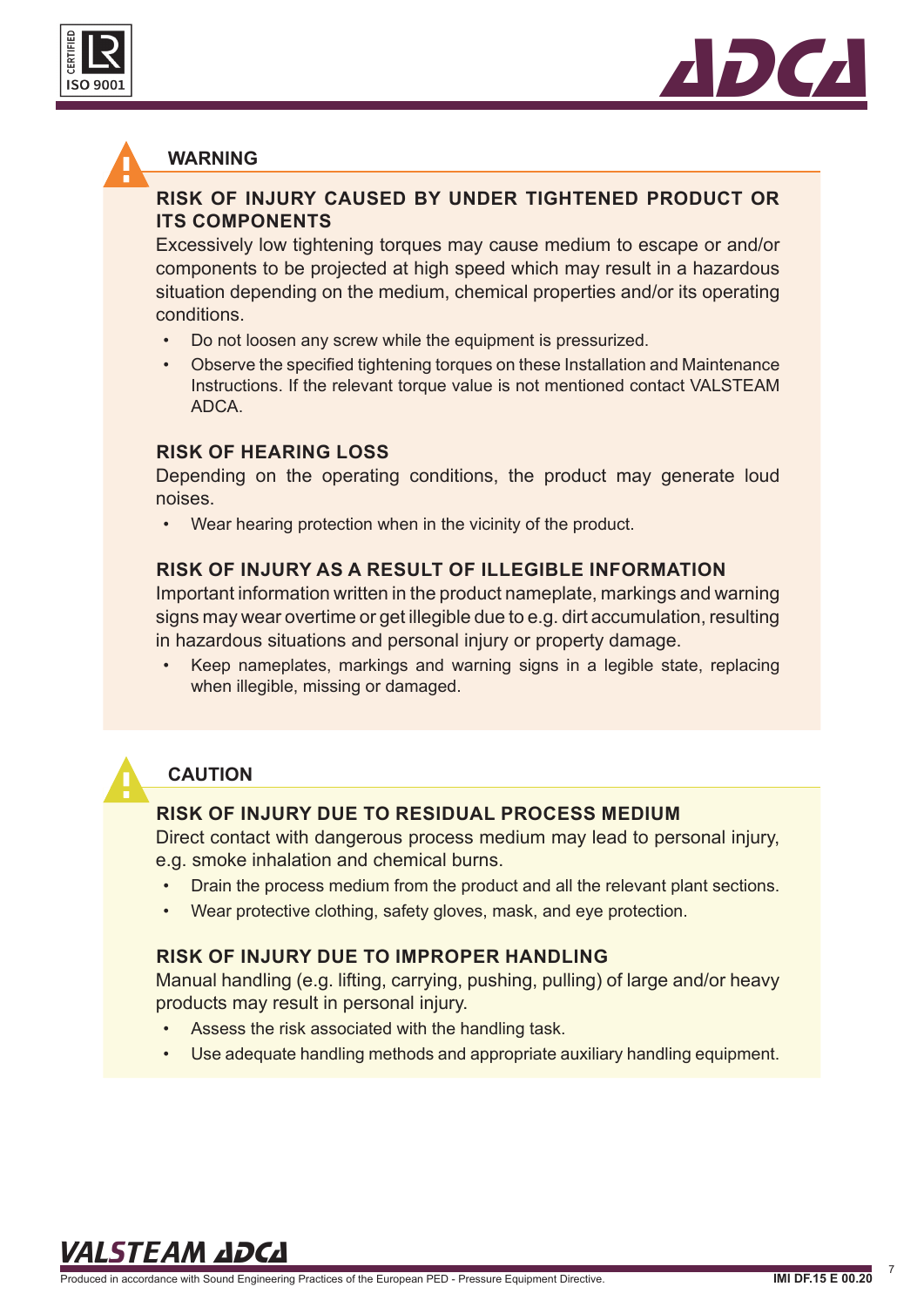<span id="page-7-0"></span>



#### **NOTICE**

**RISK OF PRODUCT DAMAGE DUE TO EXCESSIVELY HIGH TIGHTENING TORQUES**

High tightening torques may lead to premature wearing of product components.

• Observe the specified tightening torques on these Installation and Maintenance Instructions. If the relevant torque value is not mentioned contact VALSTEAM ADCA.

### **2. PRODUCT INFORMATION**

The ADCA DF series are compact noise diffuser designed to disperse the high-speed discharge from steam or air traps, dampening the noise levels and reducing erosion. These devices are typically installed downstream of intermittent steam traps, such as thermodynamic or inverted bucket, associated with high-speed blast discharges. Noise reductions greater than 80% can be expected, measured at 1 meter away from the source.

DF15: Outlet with threaded connection, suitable when discharging to condensate return lines where noise, pipeline erosion and water hammers are a concern.

DF16: Outlet without thread, suitable for direct discharge to atmosphere.

#### **2.1. Principle of operation**

The DF series noise diffusers use a stainless-steel wool element to disperse the highspeed discharge of the medium, reducing its energy and consequently the sound pressure level.

### **2.2. Certification**

This product has been specifically designed for use with liquids and gases which are in Group 2 of the European PED – 2014/68/EU Pressure Equipment Directive and it complies with its requirements.

| CE MARKING – GROUP 2 (PED – European Directive) |            |  |  |
|-------------------------------------------------|------------|--|--|
| <b>PN40</b>                                     | Category   |  |  |
| 1/2" to 1"                                      | <b>SEP</b> |  |  |

#### **NOTE**

If the product falls within category SEP it must not be CE marked, unless other directives are applicable.

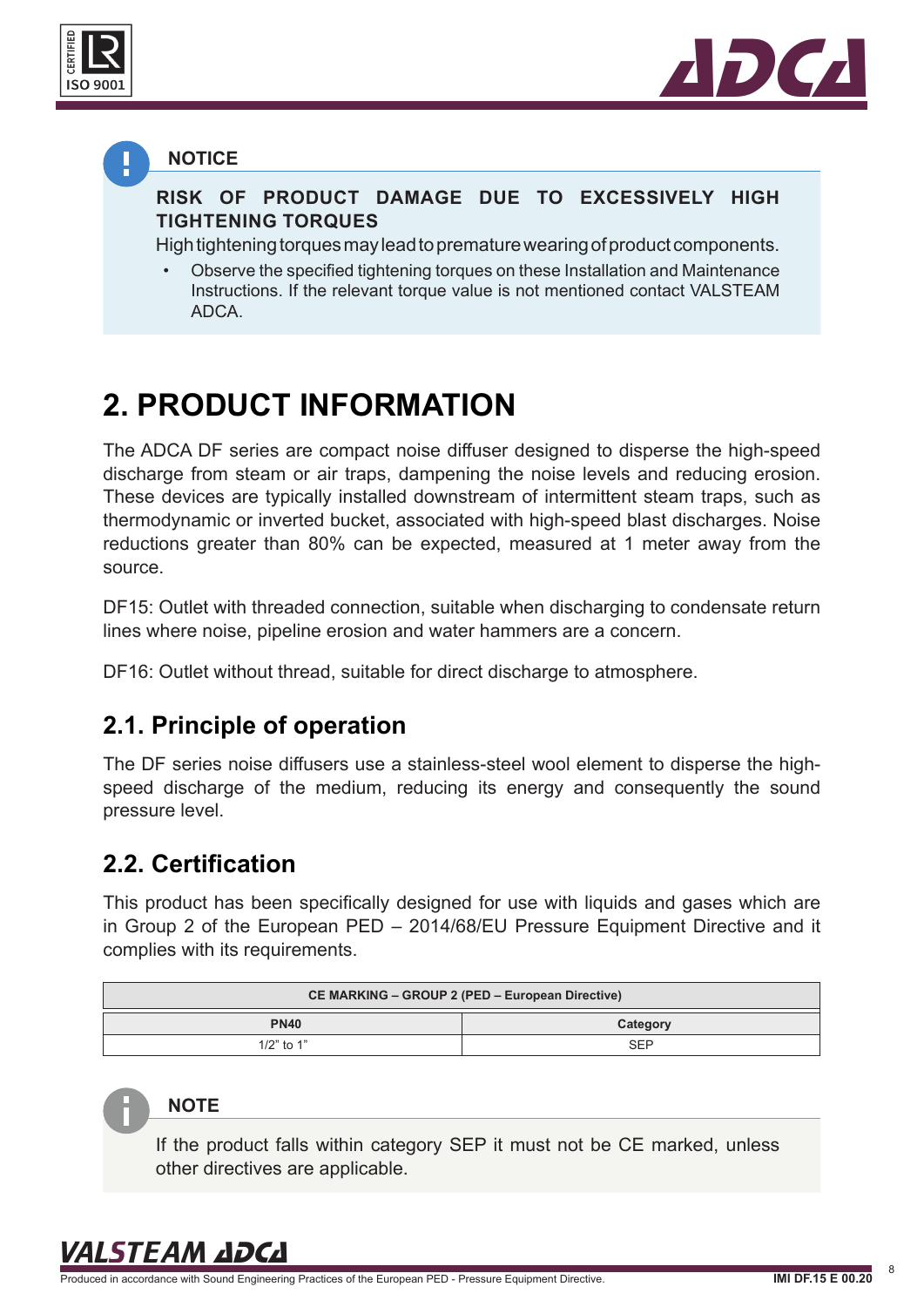<span id="page-8-0"></span>



This product is not in the scope of the ATEX 2014/34/EU directive as it does not have its own potential ignition source. Personnel responsible for the plant installation must assess the risks caused by static electricity and take the necessary precautionary measures to prevent static charge. These measures include e.g. connection of the product to the equipotential bonding system.

### **2.3. Product identification**

The following items are indicated on the product nameplate or directly on its body:

- Manufacturer
- Product model (e.g. DF15)
- Pressure rating (e.g. PN 40)
- Nominal size (e.g. 1/2")
- Max. operating temperature (e.g.  $TMO = 250 \degree C$ )
- Max. operating pressure (e.g. PMO = 32 bar)
- Flow direction (indicated by an arrow)
- Serial number and year of manufacturing (e.g. Reg.:17483/19)
- CE Marking (when applicable see section 2.2 Certification)
- EX Marking (when applicable e.g. EX h IIB T6…T3 Gb see section 2.2 Certification)

### **2.4. Technical data**

For technical data including dimensions, materials, limiting conditions and versions refer to the product respective Information Sheet (IS).

### **3. TRANSPORT, STORAGE AND PACKAGING**

### **WARNING**

#### **RISK DUE TO FALLING LOADS**

Loads may tip or fall over resulting in demage to property, serious injury or death.

- Use suitable equipment when moving or lifting suspended loads.
- Make sure no one is standing below the suspended load.

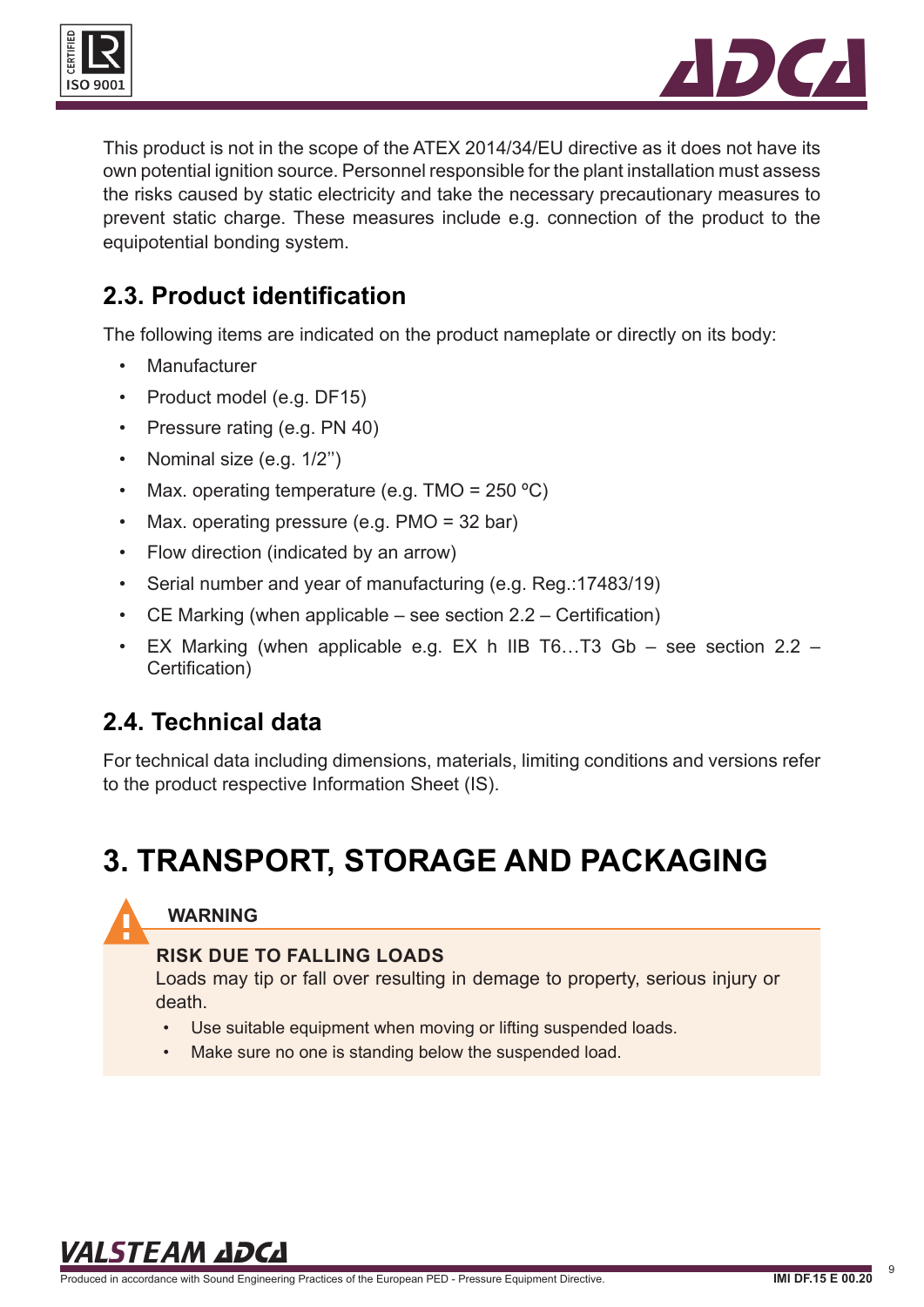



#### **CAUTION**

#### **RISK OF INJURY DUE TO IMPROPER HANDLING**

Manual handling (e.g. lifting, carrying, pushing, pulling) of large and/or heavy products may result in personal injury such as back injury.

- Assess the risk associated with the handling task.
- Use adequate handling methods and appropriate auxiliary handling equipment.

#### **NOTICE**

#### **RISK OF PRODUCT DAMAGE DUE TO IMPROPER STORAGE**

- Do not remove any packaging or protective covers until immediately before installation at the site.
- Store the product in a solid base in a dry, cool and dust-free environment.
- Until its installation, protect it from the weather, dirt, corrosive atmospheres and other harmful influences.

#### **RISK OF PRODUCT DAMAGE DUE TO LONG TERM STORAGE**

Some product components may deteriorate with time (e.g. valve packings, seals).

- Do not store the product for more than 12 months.
- If for any reason the product must be stored for longer periods of time contact VALSTEAM ADCA.

Products are individually wrapped in plastic film, thermo shrinkable plastic and/or stored in a cardboard box as they leave VALSTEAM ADCA. Avoid removing packaging and any protective cover until immediately before installing the product at the site.



#### **NOTE**

If the transport packaging has any shipping damage contact VALSTEAM ADCA or its representative.

Before storing and transporting the product protect it from impacts and mechanical damage, paying special care with sealing surfaces and other fragile parts.



#### **NOTE**

If the corrosion protection (paint and other surface coatings) of the product is damaged during transport or other handling procedures repair it immediately.

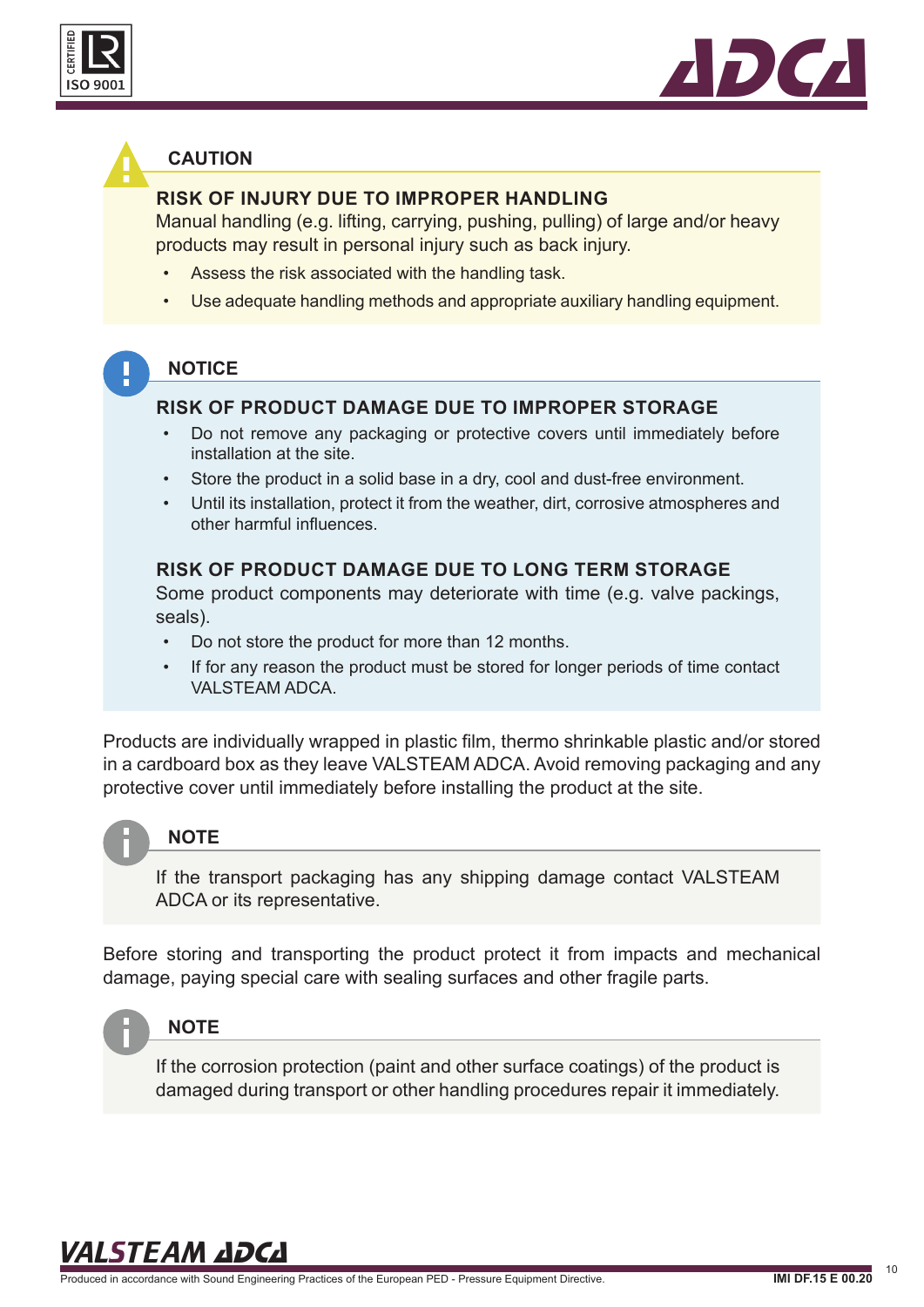<span id="page-10-0"></span>



### **4. INSTALLATION**

**Before performing any installation work, refer to section 1 – Safety information.**

#### **WARNING**

**NOTICE**

#### **RISK OF INJURY DUE TO INSUFFICIENT SUPPORT DURING INSTALLATION**

Insufficient support of the product during installation may cause it to fall and cause personal injury.

- Ensure the product is safely held in place during installation.
- Wear protective safety shoes.

### Į.

#### **RISK OF PRODUCT DAMAGE DUE TO STRESS**

The product is not intended to withstand external stresses that may be inducted by the system to which it is being connected to.

- Make sure that the connected pipe does not subject the body to any stress (forces or torques) during installation and operation.
- Do not use the product as an elevation point.

### **4.1. Preparation for installation**

Before installation, make sure the following conditions are met:

- The installation area has easy access and the device is to be installed in a position where operation and maintenance work can be performed safely.
- The product will be installed with proper support and free of any stresses that can be induced by the system due to e.g. pipe expansions. The necessary precautions are recommended during system design.
- The pipeline where the product will be installed is designed in such a way that it takes into account the weight of the product. The pipeline may require support on both sides next to the product, particularly if its size and weight are considerable and especially if vibrations are to be expected in the system.
- The product is not damaged.
- Make sure all the necessary materials and tools are readily available during installation work.
- Referring to this Installation and Maintenance Instructions (IMI), Information Sheet (IS) and nameplate, check that the product is suitable for the intended installation: temperature, medium, pressure, temperature, etc. – see section 1.2 – Intended use.
- Check that there are no foreign bodies inside the pipelines and ancillaries, flushing

### VALSTEAM ADCA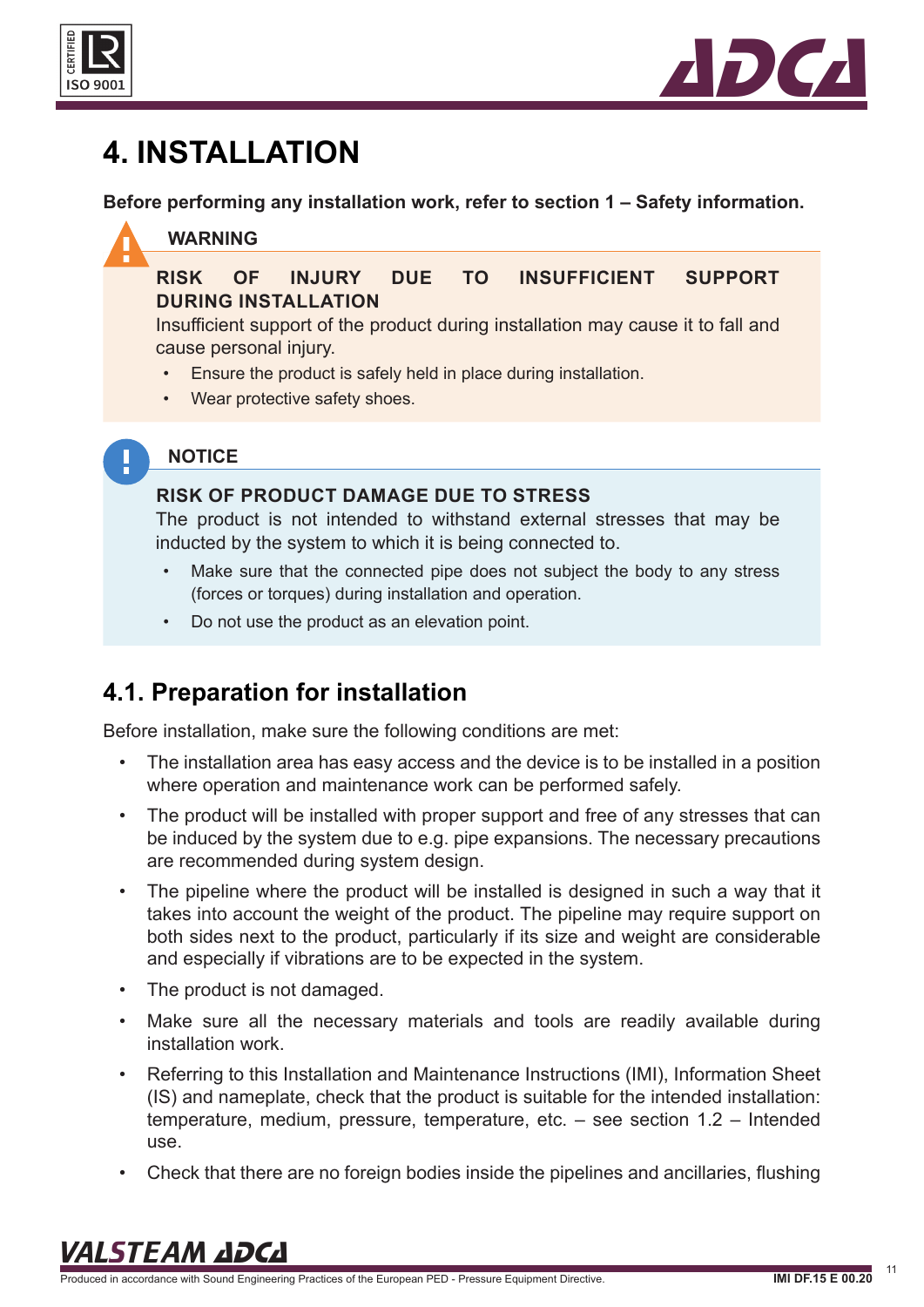<span id="page-11-0"></span>



may be necessary. These should be thoroughly cleaned.

- Check any mounted pressure gauges and make sure they function properly.
- A typical installation is shown in Figure 1. The outlet of the noise diffuser should be directed to the ground or to another safe place.



| POS.<br>N <sup>o</sup> | <b>DESIGNATION</b> |  |
|------------------------|--------------------|--|
|                        | Steam trap         |  |
| 2                      | <b>DF15</b>        |  |
|                        |                    |  |

Fig. 1

#### **NOTE**

Assembly Drawings (AD) with assembly details and parts lists are available on request.

### **4.2. Installation procedure**



#### **WARNING**

Do not install noise diffusers at the outlet of safety relief valves.

- 1. Remove plastic film and other packaging, as well as the protective covers which are placed on connection ends. Make sure the noise diffuser is free from foreign matter.
- 2. The recommended installation position is vertical with the outlet connection pointing downwards to the ground or to another safe place.
- 3. The steam trap has an arrow or inlet/outlet designations, be sure that it is installed in the appropriate direction according to fluid flow.
- 4. Take care with jointing materials and sealing compounds to ensure that none may be permitted to block or enter the noise diffuser causing malfunction.

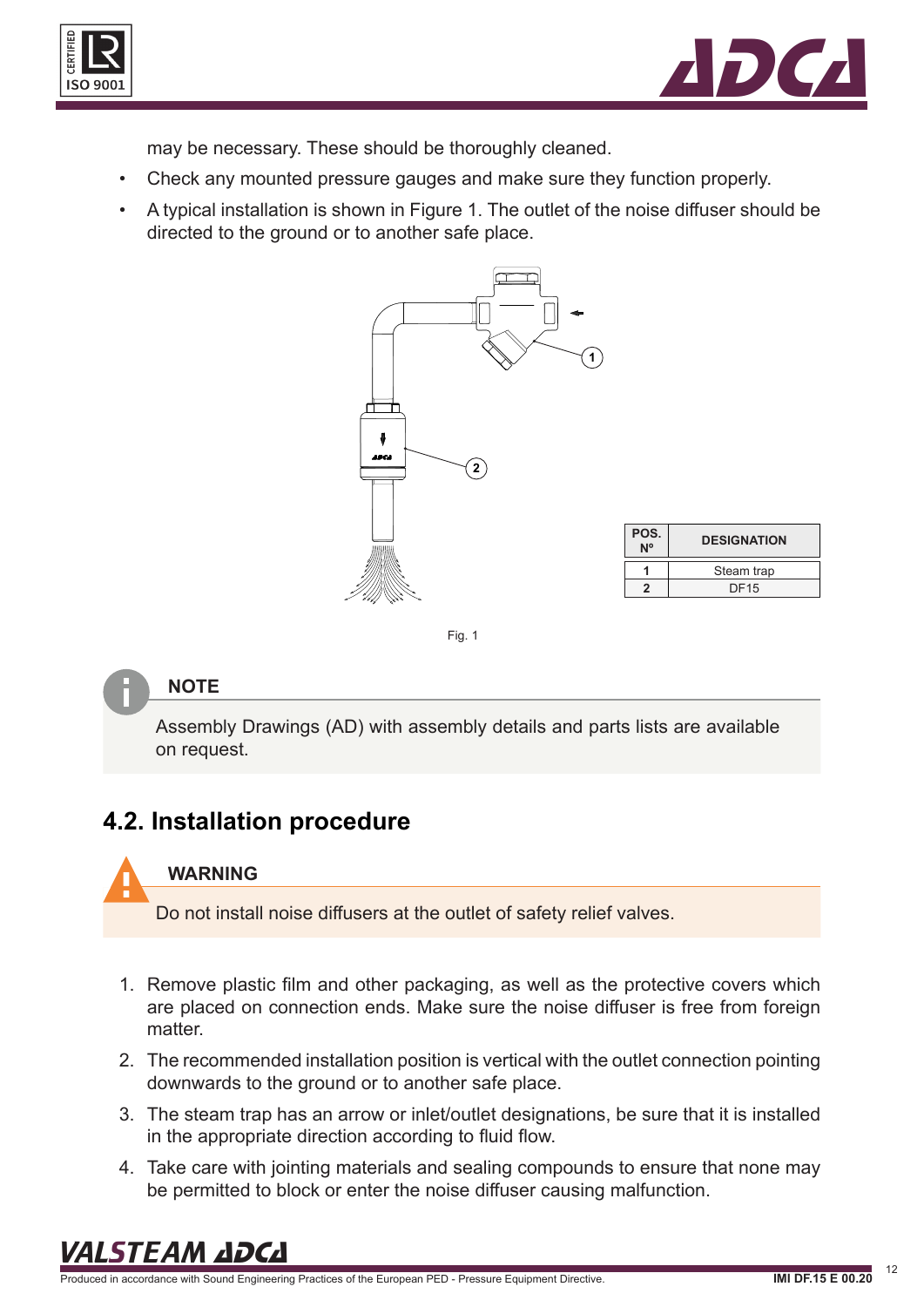<span id="page-12-0"></span>



### **5. START-UP**

#### **Before performing the start-up procedure, refer to section 1 – Safety information.**

The start-up procedure must be followed every time the product is put back into service.

### **5.1. Preparation for start-up**

Before starting up, make sure the following conditions are met:

- All works on the system have been completed.
- All the necessary safety devices have been installed.
- When required, warning notices are used to alert others that the system is starting up.
- The product is correctly installed  $-$  see section  $4$  Installation.
- Referring to these Installation and Maintenance Instructions (IMI), Information Sheet (IS) and nameplate, check that the product is suitable for the intended installation: temperature, medium, pressure, temperature, etc. – see section 1.2 – Intended use.
- A safety check was performed by qualified personnel. Checking for leaks, structural damage and integrity of system components.
- When installed in compressed air systems ensure that the system is free from oil which can otherwise block the stainless-steel wool element over time and cause malfunction.

#### **NOTICE**

#### **RISK OF PRODUCT DAMAGE DUE TO CONTAMINATION**

The plant operator is responsible for cleaning the pipelines in the plant as well as keeping the product well maintained. At start-up, the presence of small particles in the medium (dirt, scale, weld splatters, etc.) may damage the product or cause malfunction.

- Flush pipelines before start-up.
- Clean protection varnishes from pipes and flanges, leftover paint, graphite, grease, etc.
- Use a pipeline strainer or a filter.

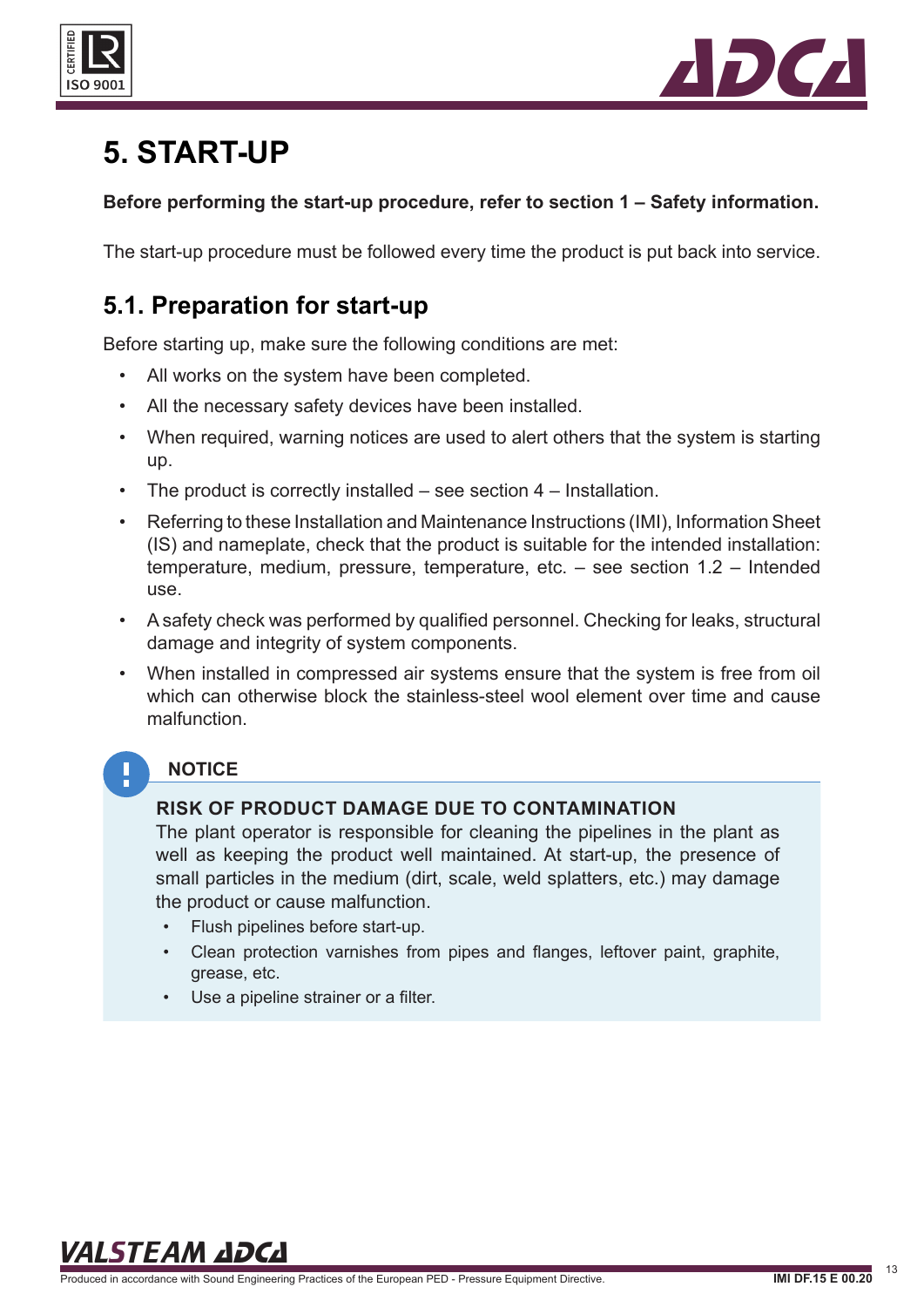<span id="page-13-0"></span>



### **5.2. Start-up procedure**

- 1. Open shut-off valves slowly, until normal operating conditions are achieved. This will prevent sudden surges of pressure that can damage the product.
- 2. Check for any leaks.
- 3. Check the noise diffuser to ensure it is operating correctly.

#### **NOTE**

24 hours after system start-up, it is recommended to check pipe connection for leaks and retighten when necessary. Clean strainers/filters to avoid blocking.

## **6. OPERATION**

**Before operating the product refer to section 1 – Safety information.**

Immediately after completing the start-up procedure, the product is ready for operation.

### **7. SHUTDOWN**

**Before performing the shutdown procedure, refer to section 1 – Safety information.**

### **7.1. Shutdown procedure**

- 1. Switch off the system and secure it so it cannot be turned on by unauthorized personnel.
- 2. Fully close the upstream shut-off valve, to stop the process medium from flowing through the noise diffuser.
- 3. Make sure the pipeline and the product are not under pressure and are at a safe temperature.
- 4. Allow medium to cool down and completely drain it from the pipeline and noise diffuser.
- 5. Close the downstream shut-off valve if present (only DF15 model).
- 6. If the noise diffuser is to be removed from the pipeline see section 3 Transport, storage and packaging.

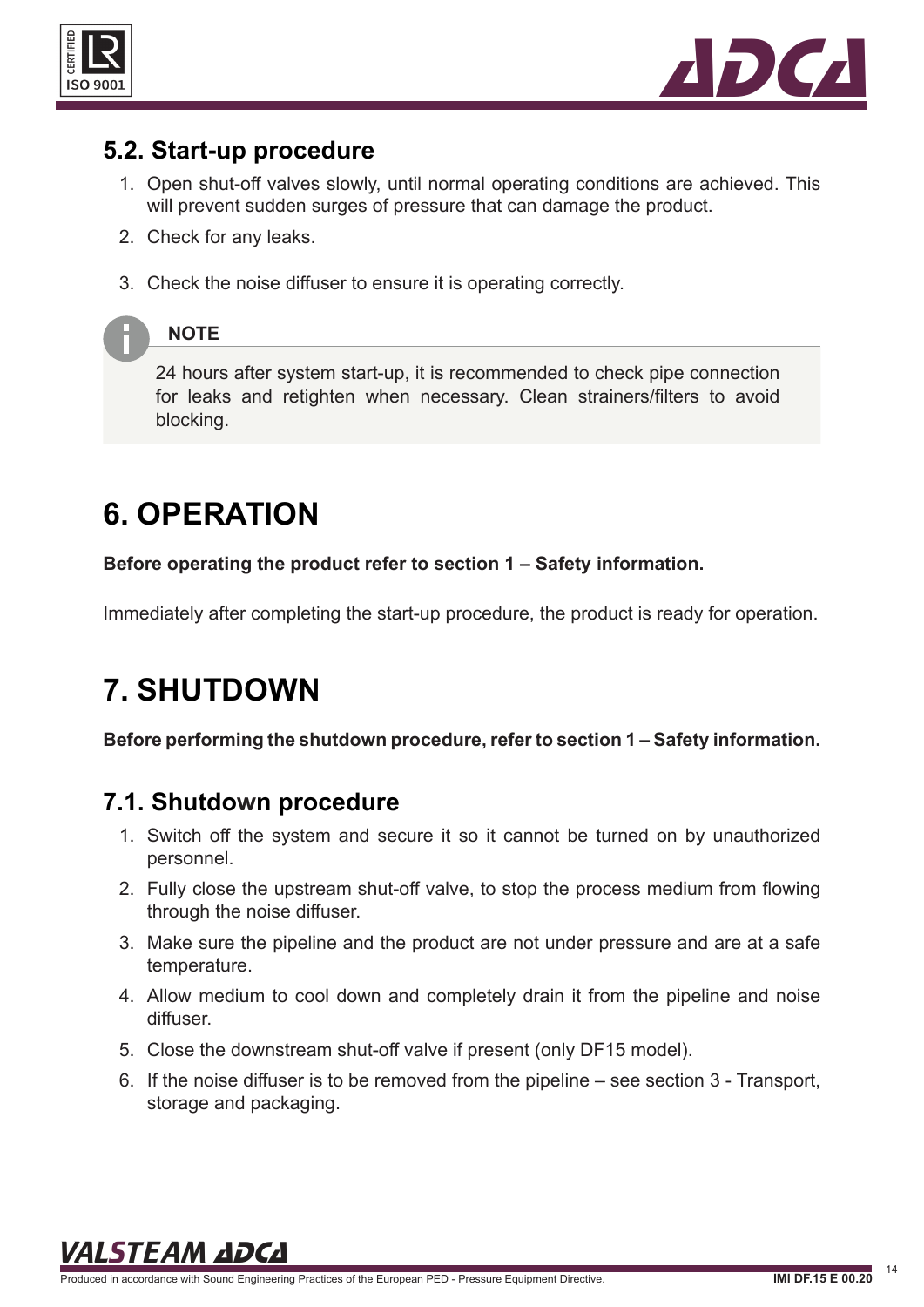<span id="page-14-0"></span>



### **8. PARTS LIST**



| POS.<br>$\overline{N}^{\circ}$ | <b>DESIGNATION</b> | <b>SPARE</b><br><b>PARTS</b> |
|--------------------------------|--------------------|------------------------------|
|                                | Body               |                              |
| 2                              | Cover              |                              |
|                                | Strainer screen    |                              |
|                                | Wool element       |                              |

### **9. MAINTENANCE**

**Before performing a maintenance procedure, refer to section 1 – Safety information.**

The DF series of noise diffusers are non-maintainable sealed units.

### **10. DISPOSAL**

Once the product has reached the end of its working life, it should be sent for disposal in accordance with the prevailing national and local regulations.

Before disposal make sure that the product is clean and free from fluid residues.

During its disposal, pay special attention to rubbers, resins and polymer components (PVC, PTFE, PP, PVDF, FKM, NBR, etc.).

Do not dispose of components and hazardous substances together with household waste.